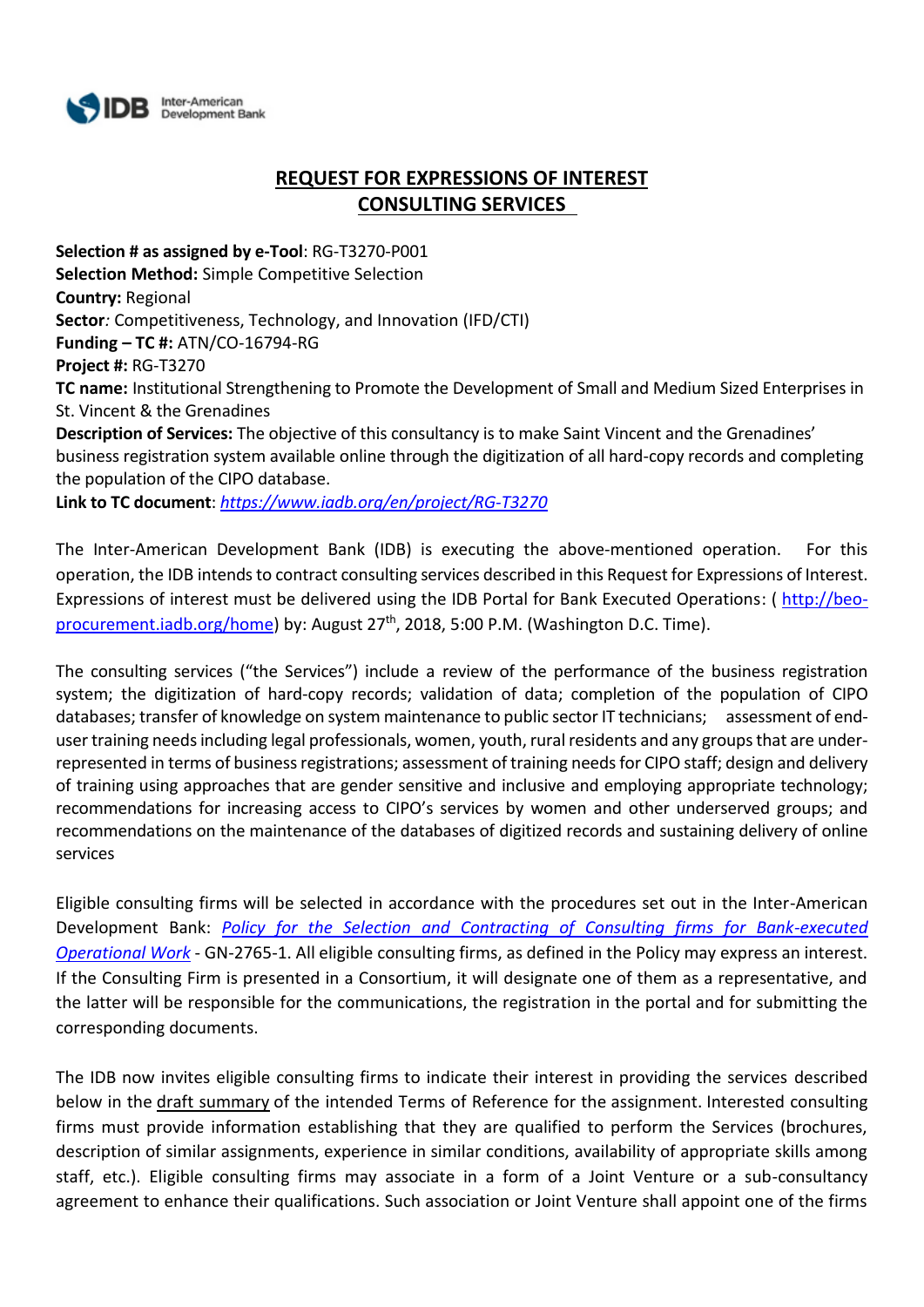as the representative.

Interested eligible consulting firms may obtain further information during office hours, 09:00 AM to 05:00 PM, (Washington D.C. Time) by sending an email to: Michael Hennessey at michaelhe@iadb.org.

Inter-American Development Bank Division: Competitiveness, Technology, and Innovation (IFD/CTI) Attn: Michael Hennessey, Project Team Leader

1300 New York Ave, NW, Washington DC 20577, USA Tel. 1-202-623-0000 E-mail: claudiast@iadb.org Web site: [www.iadb.org](http://www.iadb.org/)

### **SUMMARY TOR**

## **1. Background and Justification**

<u>.</u>

- 1.1 Over the last 6 years, Saint Vincent and the Grenadines' ranking on the World Bank's Ease of Doing Business Index has steadily declined moving from 75 in 2013 to 129 in 2018. The country has fallen in all the Doing Business Thematic Areas except for Resolving Insolvency. Although efforts were made during the preceding years to reform the business climate these measures were not sufficient in their efficiency and delivery in improving the performance of various indicators and improving St. Vincent and the Grenadines overall doing business ranking.
- 1.2 Goal 1 of the National Economic and Social Development Plan (NESDP) 2013-20125 is *Reengineering Economic Growth*. One of the related strategic objectives is to enhance productivity and competitiveness, which the Government plans to achieve by, among other things, reducing the costs of doing business in Saint Vincent and the Grenadines through measures aimed at (i) improving energy efficiency; (ii) increasing productivity; (iii) enhancing public sector delivery of business-related services; and (iv) implementing a judicious mix of fiscal and monetary policies.
- 1.3 Various business climate reform initiatives are ongoing or imminent<sup>1</sup>. These initiatives are being implemented with the support of various regional and international development agencies including

<sup>&</sup>lt;sup>1</sup> Some of these include: (i) an ongoing ECCB-led initiative to establish a credit bureau for the eight-member Eastern Caribbean Currency Union; (ii) completion of a diagnostic assessment and towards reforming the Secured Transaction Legal Framework in the Member Countries of the OECS; (iii) the development of guidelines towards a regional approach to insolvency reform; (iv) establishment of the USD12m Eastern Caribbean Partial Credit Guarantee Corporation (ECPCGC) Agreement; (v) the completed Caribbean Regional Communications Infrastructure Program which improved the country's telecommunications infrastructure; (vi) implementation of risk management practices at Customs by optimizing the use of ASYCUDA World and significantly reducing container inspections; (vii) constructions of a new airport; (viii) ongoing efforts to improve preparedness and infrastructure resilience to natural disasters; (ix) the completed 10th EDF-financed CARICOM Online Companies Registries project, which provided a region-wide electronic platform for online name searches and name reservation, and business and company registration; and (x) diagnosis and development of action plans to improve Starting a Business, a recently initiated regional project by the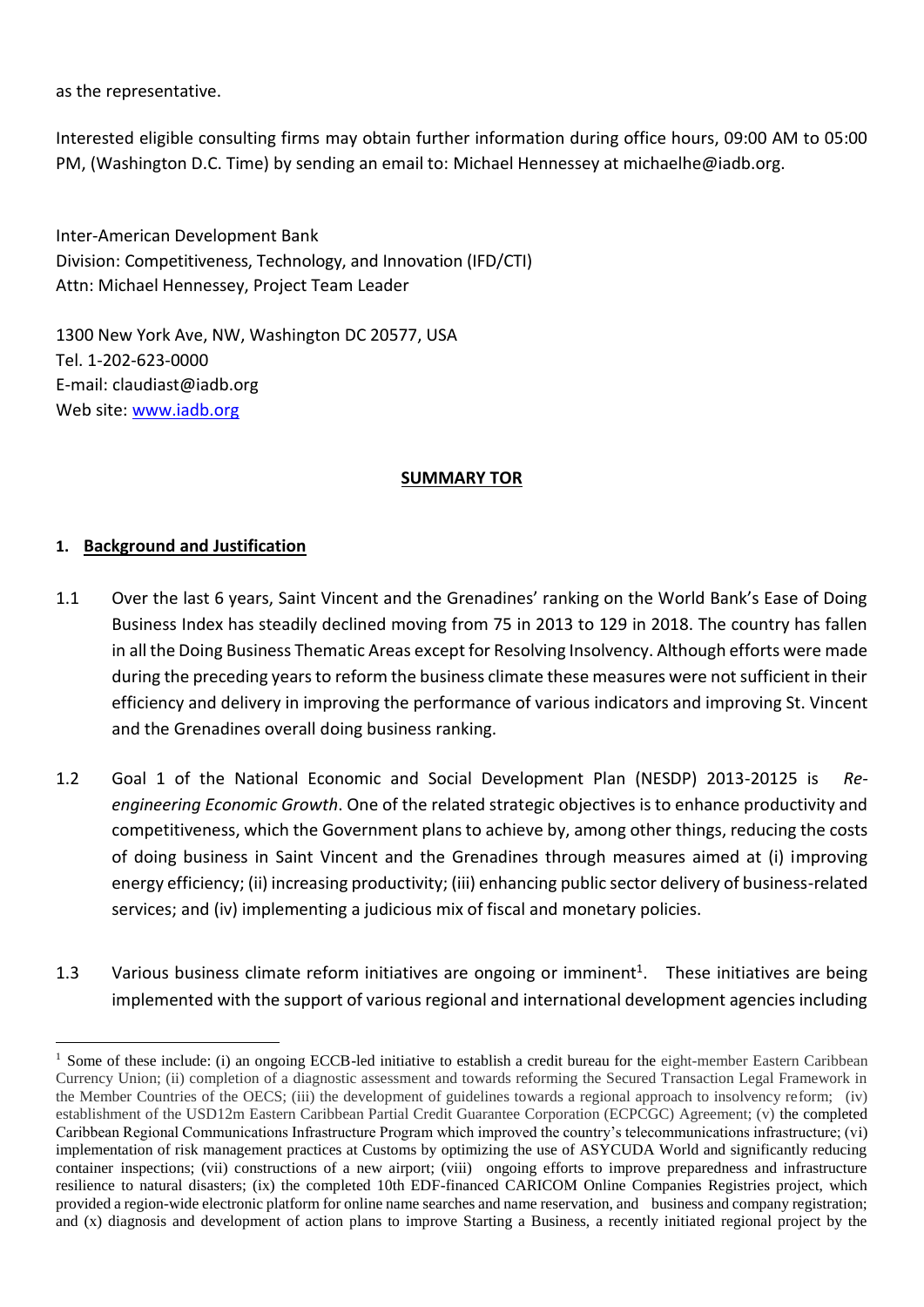the CSME Unit, CARICOM Secretariat, 10<sup>th</sup> European Development Fund (EDF), World Bank Group, Eastern Caribbean Central Bank, Caribbean Development Bank, the United Nations Conference on Trade and Development, and the Commonwealth Secretariat.

- 1.4 As a result of assistance provided under the CARICOM Online Companies Registries project (financed under the 10th EDF), an automated system for registering companies, business names, and other legal entities was established within the Commerce and Intellectual Property Office (CIPO). The automated system is designed to enable submission and processing of applications and electronic data exchanges with other registries within CARICOM. Despite design capability, most of the processes at CIPO are still conducted manually and are paper-based. The Final Report of the CARICOM project detailed actions, which CIPO had to implement to utilize the Online Registry, these were: (i) complete data entry of all historic records; (ii) enhance some of the CIPO forms; and (ii) increase its network bandwidth to avoid the poor performance currently being experienced. Since project completion, work was done to enhance the CIPO forms and to improve the reliability of the internet service at CIPO.
- 1.5 The database that underpins the automated business registration system was not populated as only a limited amount of records (7,000) were entered for testing purposes only. To date, CIPO has lacked the human resources and equipment to digitize the remaining hard-copy records (approximately 18,500). In addition, the Government of Saint Vincent and the Grenadines is still working towards an agreement with the commercial banking sector to facilitate online payments related to registering a business. When this agreement is reached, some modifications must be made to the automated system to allow the online payment. Also, the processes for business registration would be further optimized if the CIPO database for registering businesses are linked to the CIPO database for registering intellectual property. Any effort to make the automated system fully operational, must also include user training (which was not done under the CARICOM project) and refresher training for staff of CIPO and the government's Information Technology Services Department (ITSD), who were trained in 2016 under the CARICOM project.

# **2. Objectives**

2.1 The main objective of this consultancy is to make Saint Vincent and the Grenadines' business registration system available online through the digitization of all hard-copy records and completing the population of the CIPO database.

## **3. Key Activities**

1

The contractual will carry out the following key activities that will facilitate the achievement of the objective:

3.1 Conduct a rapid review of the type and condition of documents to be scanned; and liaise with CIPO,

Commonwealth Secretariat and the Caribbean Association of Investment Promotion Agencies (CAIPA), Caribbean Export Development Agency.